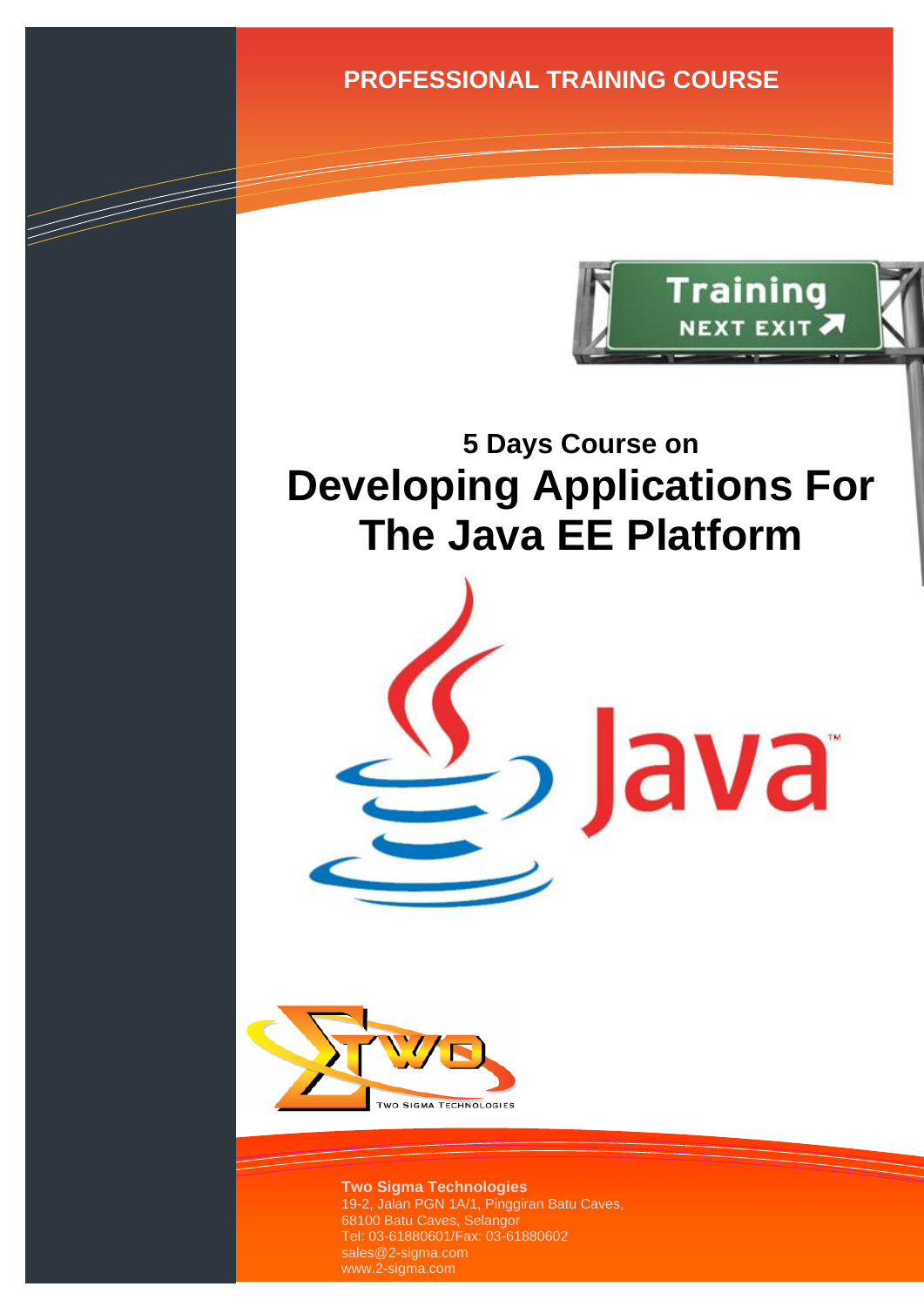#### **About the Course**

The Developing Applications for the Java EE Platform course provides students with the knowledge to build and deploy enterprise applications that comply with Java Platform, Enterprise Edition 5 technology standards. The enterprise components presented in this course include Enterprise JavaBeans (EJB) technology, the Java Persistence API (JPA), servlets, and JavaServer Pages (JSP) technology, web services, and the Java technology clients that use them. Students gain hands-on experience through labs that build an end-toend, distributed business application. The labs explore session EJB components, which implement the Session Facade pattern and provide a front-end to entity components using the Java persistence API. The labs also explore message-driven EJB components, which act as Java Message Service (JMS) consumers. Students use web and Java technology clients to access Java technology-based enterprise services using servlets and pages created with JSP technology. Students are taught how to assemble an application from reusable components and how to deploy an application into the Java EE platform runtime environment. The students perform the course lab exercises using the NetBeans(TM) Integrated Development Environment (IDE) 5.5.

#### **Prerequisites**

- Experienced with the Java programming language
- Familiar with component technology
- Familiar with distributed programming (multi-tier architecture)
- Familiar with relational database theory and the basics of structured query language (SQL)

#### **Course Objectives**

- Describe the application model for the Java EE platform and the context for the model
- Develop and run an EJB technology application
- Develop a web-based user interface to an EJB technology application<br>• Develop simple web services for the Java EE platform.
- Develop simple web services for the Java EE platform.
- Configure the Java EE platform services layer

#### **Target Audience**

Software Developers who want to learn basic knowledge in Java programming

#### **Course Settings**

| Venue/Date        | <b>Refer to Training Calendar</b>               |
|-------------------|-------------------------------------------------|
| <b>Timings</b>    | 0900-1700                                       |
| <b>Inclusive</b>  | Certificates and notes                          |
| <b>Course Fee</b> | Contact Us at sales@2-sigma.com                 |
| Audience          | <b>IT Officer, Web Developer and Programmer</b> |
| Level             | <b>Basic to Intermediate</b>                    |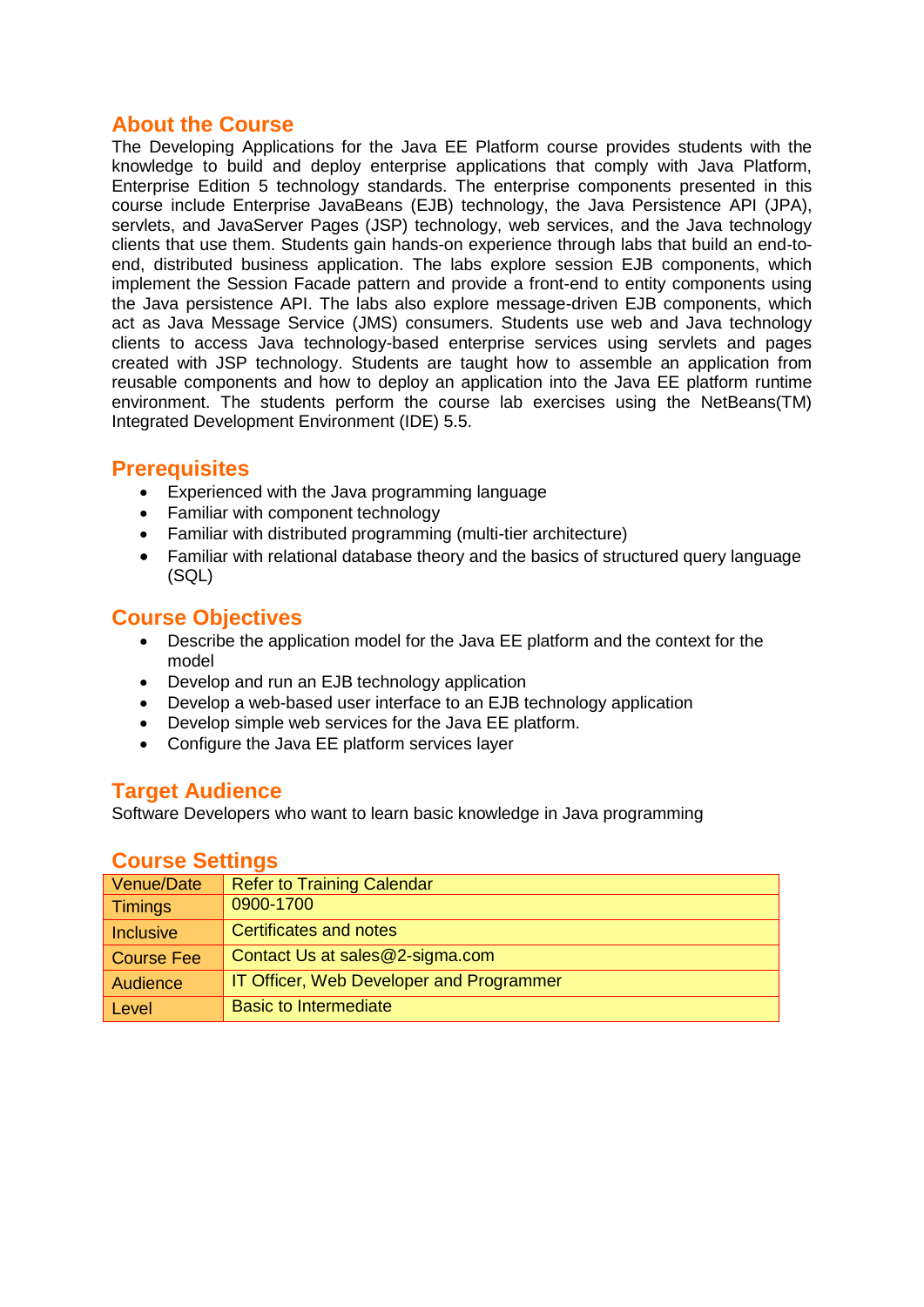## **Java EE Platform – Schedule**

|                                                              | Day 1                                                                                                                                                                                                                                                                                                                                                                                                                                                                                                                                                                                                                                                                                                                                                                                                                          |  |  |
|--------------------------------------------------------------|--------------------------------------------------------------------------------------------------------------------------------------------------------------------------------------------------------------------------------------------------------------------------------------------------------------------------------------------------------------------------------------------------------------------------------------------------------------------------------------------------------------------------------------------------------------------------------------------------------------------------------------------------------------------------------------------------------------------------------------------------------------------------------------------------------------------------------|--|--|
| $9.00am - 10.00am$                                           | <b>Placing the Java EE Model in Context</b><br>Describe the needs of enterprise applications and describe how<br>Java EE 5 technology addresses these needs<br>Describe the Java EE 5 platform application programming<br>$\bullet$<br>interfaces (APIs) and supporting services<br>Describe the Java EE platform tiers and architectures<br>$\bullet$<br>Describe how to simplify Java EE application development<br>$\bullet$<br>using architecture patterns                                                                                                                                                                                                                                                                                                                                                                 |  |  |
| $10.00am - 10.30am$                                          | <b>Breakfast</b>                                                                                                                                                                                                                                                                                                                                                                                                                                                                                                                                                                                                                                                                                                                                                                                                               |  |  |
| $10.30am - 1.00pm$<br>$1.00pm - 2.00pm$<br>$2.00pm - 5.00pm$ | Java EE Component Model and Development Steps<br>$\bullet$<br>Describe the principles of a component-based development<br>$\bullet$<br>model<br>Describe the asynchronous communication model<br>$\bullet$<br>Describe the process used and roles involved when developing<br>$\bullet$<br>and executing a Java EE application<br><b>Web Component Model</b><br>Describe the role of web components in a Java EE application<br>Define the HTTP request-response model<br>$\bullet$<br>Compare Java servlets and components and JSP components<br>$\bullet$<br>Describe the basic session management strategies<br>$\bullet$<br>Manage thread safety issues in web components<br>$\bullet$<br>Describe the purpose of web-tier design patterns<br>$\bullet$<br>Lunch<br><b>Developing Servlets</b><br>Describe the servlet API |  |  |
|                                                              | Use the request and response APIs<br>$\bullet$                                                                                                                                                                                                                                                                                                                                                                                                                                                                                                                                                                                                                                                                                                                                                                                 |  |  |
|                                                              | Forward control and pass data<br>$\bullet$                                                                                                                                                                                                                                                                                                                                                                                                                                                                                                                                                                                                                                                                                                                                                                                     |  |  |
|                                                              | Use the session management API<br>$\bullet$                                                                                                                                                                                                                                                                                                                                                                                                                                                                                                                                                                                                                                                                                                                                                                                    |  |  |
|                                                              | <b>Developing With JavaServer Pages Technology</b><br>Evaluate the role of JSP technology as a presentation<br>$\bullet$<br>mechanism<br><b>Author JSP pages</b><br>Process data received from servlets in a JSP page<br>Describe the use of tag libraries                                                                                                                                                                                                                                                                                                                                                                                                                                                                                                                                                                     |  |  |
| Day 2                                                        |                                                                                                                                                                                                                                                                                                                                                                                                                                                                                                                                                                                                                                                                                                                                                                                                                                |  |  |
| $9.00am - 10.00am$                                           | <b>EJB Component Model</b><br>Describe the role of EJB components in a Java EE application<br>Describe the EJB component model<br>$\bullet$<br>Identify the proper terminology to use when discussing EJB<br>$\bullet$<br>components and their elements                                                                                                                                                                                                                                                                                                                                                                                                                                                                                                                                                                        |  |  |
| $10.00am - 10.30am$                                          | <b>Breakfast</b>                                                                                                                                                                                                                                                                                                                                                                                                                                                                                                                                                                                                                                                                                                                                                                                                               |  |  |
| $10.30am - 1.00pm$                                           | <b>Implementing EJB 3.0 Session Beans</b><br>Compare stateless and stateful behavior<br>Describe the operational characteristics of a stateless session<br>$\bullet$<br>bean<br><b>Create session beans</b><br>$\bullet$<br>Package and deploy session beans<br>$\bullet$<br>Create a session bean client                                                                                                                                                                                                                                                                                                                                                                                                                                                                                                                      |  |  |
| $1.00pm - 2.00pm$                                            | Lunch                                                                                                                                                                                                                                                                                                                                                                                                                                                                                                                                                                                                                                                                                                                                                                                                                          |  |  |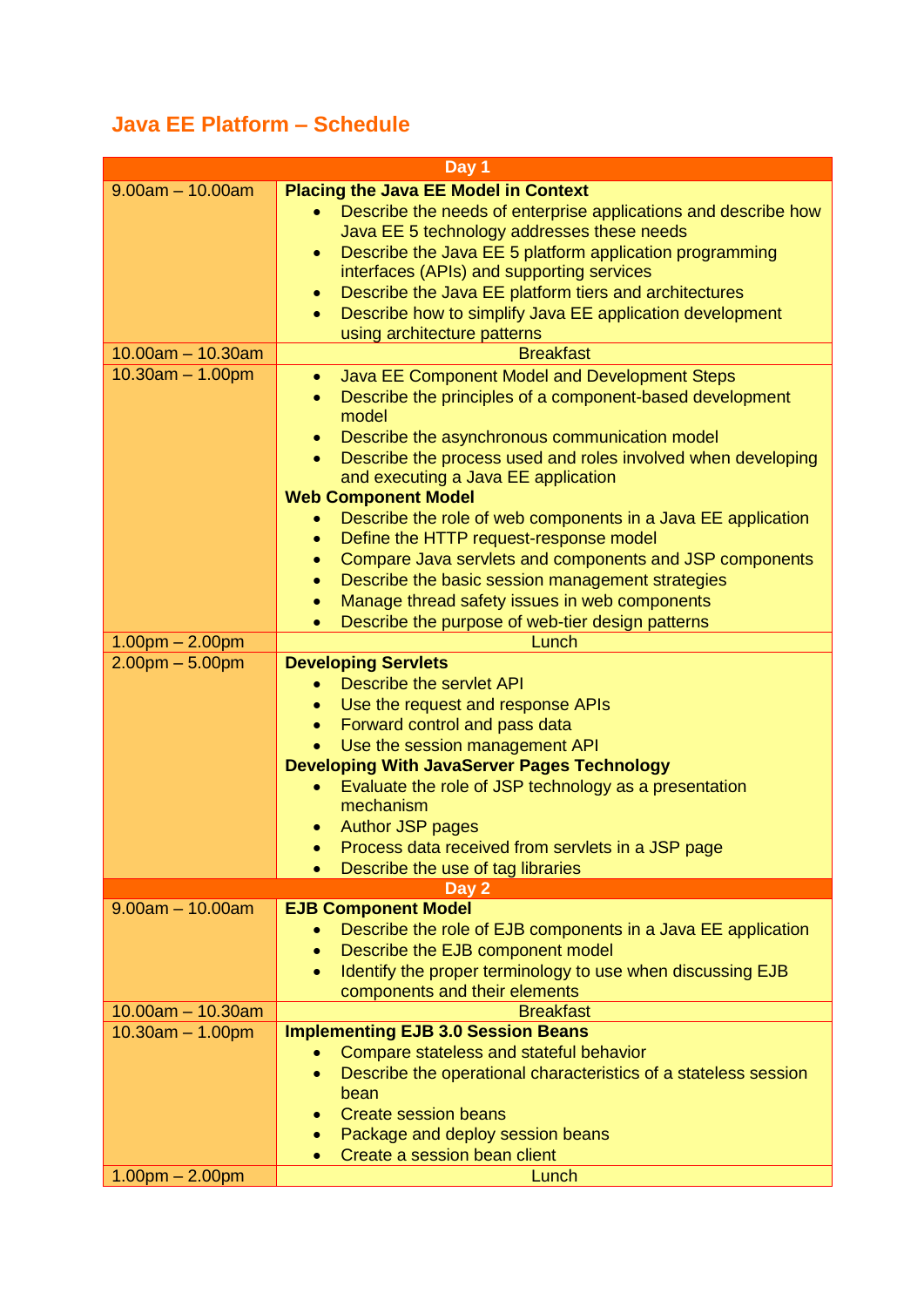| $2.00pm - 5.00pm$                         | <b>The Java Persistence API</b>                                                                    |
|-------------------------------------------|----------------------------------------------------------------------------------------------------|
|                                           | Describe the role of the Java Persistence API (JPA) in a Java<br><b>EE</b> application             |
|                                           | Describe the basics of Object Relational Mapping<br>$\bullet$                                      |
|                                           | Describe the elements and environment of an Entity component<br>$\bullet$                          |
|                                           | Describe the life cycle and operational characteristics of Entity                                  |
|                                           | components                                                                                         |
|                                           | <b>Implementing a Transaction Policy</b>                                                           |
|                                           | <b>Describe transaction semantics</b>                                                              |
|                                           | Compare programmatic and declarative transaction scoping<br>$\bullet$                              |
|                                           | Use the Java Transaction API (JTA) to scope transactions<br>$\bullet$                              |
|                                           | programmatically                                                                                   |
|                                           | Implement a container-managed transaction policy<br>$\bullet$                                      |
|                                           | Support optimistic locking with the versioning of entity<br>$\bullet$                              |
|                                           | components                                                                                         |
|                                           | Predict the effect of transaction scope on application                                             |
|                                           | performance                                                                                        |
|                                           | Describe the effect of exceptions on transaction state<br>$\bullet$                                |
| $9.00am - 10.00am$                        | Day 3                                                                                              |
|                                           | <b>Developing Java EE Applications Using Messaging</b><br><b>Describe JMS technology</b>           |
|                                           | Create a queue message producer<br>$\bullet$                                                       |
|                                           | Create a synchronous message consumer<br>$\bullet$                                                 |
|                                           | Create an asynchronous message consumer<br>$\bullet$                                               |
|                                           | List the capabilities and limitations of EJB components as<br>$\bullet$                            |
|                                           | messaging clients                                                                                  |
|                                           |                                                                                                    |
|                                           |                                                                                                    |
| $10.00am - 10.30am$                       | <b>Breakfast</b>                                                                                   |
| $10.30am - 1.00pm$                        | <b>Developing Message-Driven Beans</b>                                                             |
|                                           | Describe the properties and life cycle of message-driven beans<br>Create a JMS message-driven bean |
|                                           |                                                                                                    |
| $1.00pm - 2.00pm$                         | Create lifecycle event handlers for a JMS message-driven bean<br>Lunch                             |
| $2.00pm - 5.00pm$                         | <b>Web Service Model</b>                                                                           |
|                                           | Describe the role of web services                                                                  |
|                                           | List the specifications used to make web services platform                                         |
|                                           | independent                                                                                        |
|                                           | Describe the Java APIs used for XML processing and web                                             |
|                                           | services                                                                                           |
|                                           | Day 4                                                                                              |
| $9.00am - 10.00am$                        | <b>Implementing Java EE Web Services with JAX-WS</b>                                               |
|                                           | Describe endpoints supported by the Java EE 5 platform                                             |
|                                           | Describe the requirements of JAX-WS Servlet Endpoints<br>۰                                         |
|                                           | Describe the requirements of JAX-WS EJB Endpoints<br>$\bullet$                                     |
|                                           | <b>Develop Web Service Clients</b><br><b>Breakfast</b>                                             |
| $10.00am - 10.30am$<br>$10.30am - 1.00pm$ | <b>Implementing a Security Policy</b>                                                              |
|                                           | Exploit container-managed security                                                                 |
|                                           | Define user roles and responsibilities<br>$\bullet$                                                |
|                                           | Create a role-based security policy<br>$\bullet$                                                   |
|                                           | Use the security API<br>$\bullet$                                                                  |
|                                           | Configure authentication in the web tier                                                           |